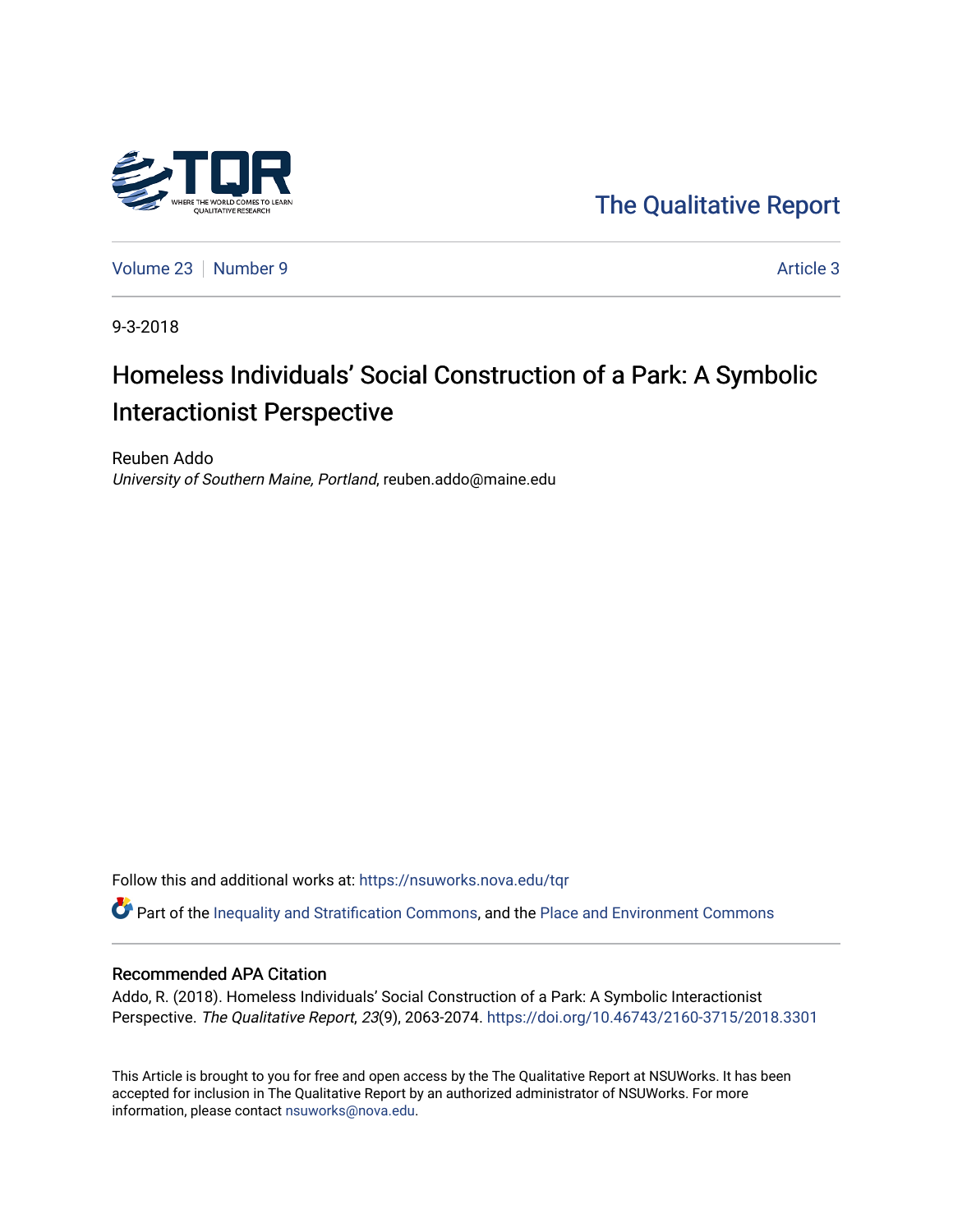# **Qualitative Research Graduate Certificate** Indulge in Culture



Exclusively Online . 18 Credits

**LEARN MORE** 

## Homeless Individuals' Social Construction of a Park: A Symbolic Interactionist **Perspective**

## Abstract

Individuals experiencing homelessness and housed residents have increasingly been in conflict over the use of public spaces, which has led to efforts to regulate how individuals experiencing homelessness use public spaces. However, the discourses around the use of public parks seem to value housed residents over homeless individuals. How individuals experiencing homelessness construct meanings of public spaces has not been given adequate attention in the literature. Drawing on a symbolic interactionist theoretical framework and grounded theory methodology, the researcher conducted 10 semi-structured interviews on how individuals experiencing homelessness construct meanings of a public park. Participants ascribed instrumental and intangible meanings to the park by describing it as a homeless safety hub, a homeless resource hub, and a homeless network hub. This study suggested that homeless individuals' constructed meanings of public parks may be motivated by their interactions with their peers and housed residents. This study recommends policy makers to make an effort to understand factors that force people experiencing homelessness to congregate in public parks and to discontinue regulations that criminalize how individuals experiencing homelessness use public parks.

## Keywords

Homelessness, Public Park, Symbolic Interactionism, Place

## Creative Commons License



This work is licensed under a [Creative Commons Attribution-Noncommercial-Share Alike 4.0 International](https://creativecommons.org/licenses/by-nc-sa/4.0/)  [License](https://creativecommons.org/licenses/by-nc-sa/4.0/).

## Acknowledgements

I would like to express my sincere appreciation to Dr. Malcolm E. Scott for assisting with the institutional review process.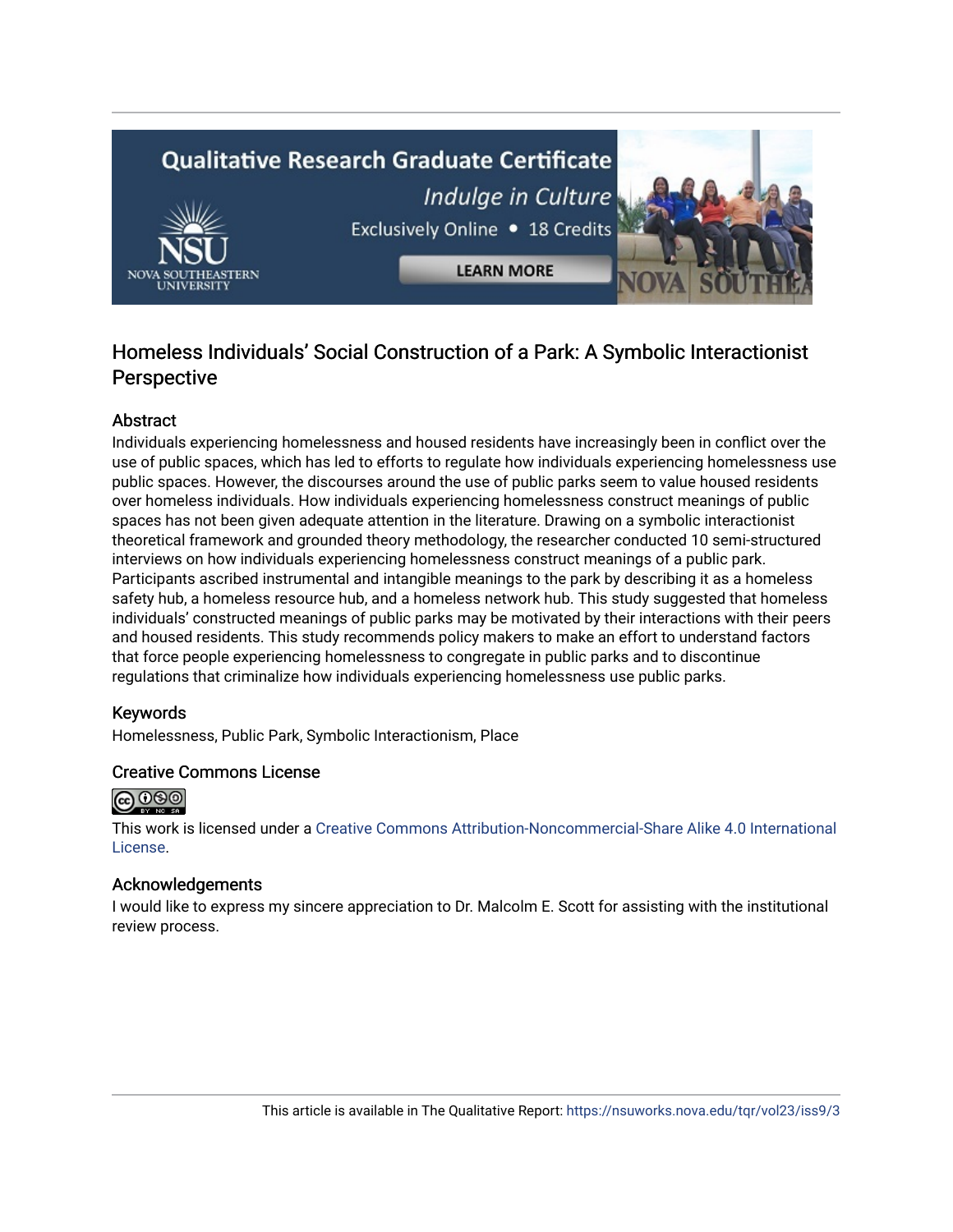

# **Homeless Individuals' Social Construction of a Park: A Symbolic Interactionist Perspective**

Reuben Addo University of Southern Maine, Portland, USA

*Individuals experiencing homelessness and housed residents have increasingly been in conflict over the use of public spaces, which has led to efforts to regulate how individuals experiencing homelessness use public spaces. However, the discourses around the use of public parks seem to value housed residents over homeless individuals. How individuals experiencing homelessness construct meanings of public spaces has not been given adequate attention in the literature. Drawing on a symbolic interactionist theoretical framework and grounded theory methodology, the researcher conducted 10 semi-structured interviews on how individuals experiencing homelessness construct meanings of a public park. Participants ascribed instrumental and intangible meanings to the park by describing it as a homeless safety hub, a homeless resource hub, and a homeless network hub. This study suggested that homeless individuals' constructed meanings of public parks may be motivated by their interactions with their peers and housed residents. This study recommends policy makers to make an effort to understand factors that force people experiencing homelessness to congregate in public parks and to discontinue regulations that criminalize how individuals experiencing homelessness use public parks. Keywords: Homelessness, Public Park, Symbolic Interactionism, Place*

The presence of homeless individuals in public parks has become a contested issue (Foderaro, 2014) engendered by the discomfort housed residents experience in the presence of homeless individuals in public spaces (Snow & Mulcahy, 2001), often resulting in a battle over who has the right to public space. Housed residents have constructed images of homeless individuals in public parks as a threat to the tranquility of public parks because of perceived criminal activities and littering (Toolis & Hammack, 2015). Access to public spaces is defined by behavior, with those whose behaviors are antithetical to local norms being excluded from public spaces (Doherty et al., 2002). This constructed view of homeless individuals' actions in public spaces as violating the norms of society has led local authorities to enact policies to exclude homeless individuals from using public spaces and redefined public spaces as a preserve for only those who possess properties (Mitchell, 1997; Mitchell, 2003). Previous notions of public spaces, including parks, as owned collectively and accessible to everyone, including those experiencing homelessness (Waldron, 1991), has been challenged by substantial efforts to regulate, and in some cases, expel those experiencing homelessness from public spaces (Mitchell & Staeheli, 2006). These exclusion policies have led to increased surveillance of public spaces by security personnel and monitoring devices such as CCTVs (Graham & Marvin, 2001). However, unlike housed residents who have access to private spaces for daily activities, individuals experiencing homelessness have no alternative but to use public spaces for daily activities (Doherty et al., 2002). With increased efforts to regulate and expel those experiencing homelessness from public spaces, the voices of those experiencing homelessness have not been given adequate attention in the formulation of policies around the use of public spaces. Little is known of how those experiencing homelessness construct meanings of public spaces.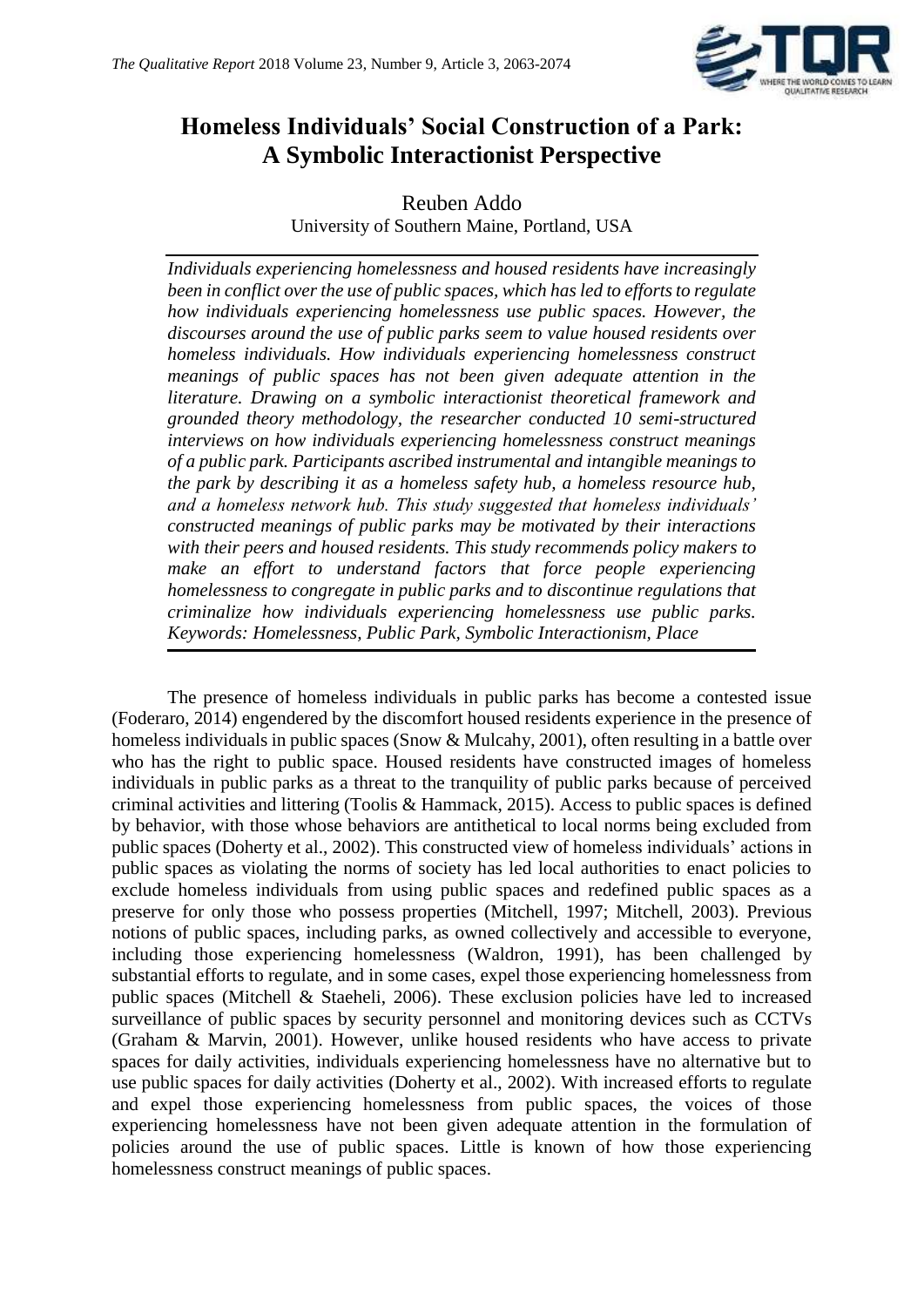## **Theoretical Framework**

This study was constructed using a symbolic interactionist perspective. Low, Taplin, and Scheld (2005) stressed that places such as parks have symbolic meanings that may define their use. Blumer (1969) posited that symbolic interactionism is based on three simple premises:

- 1. Human beings act toward things on the basis of the meanings that things have for them;
- 2. The meaning of such things is derived from, or arises out of, the social interaction that one has with one's fellows;
- 3. These meanings are handled in, and modified through, an interpretative process used by the person in dealing with the things he encounters. (p. 2)

Through the symbolic interactionist theoretical perspective, the researcher sought to reveal the meanings homeless individuals make of using a public park by drawing on the concept of place. This study was positioned in the concept of place to illuminate the experiences of homeless individuals within a specific context. The term "place" has been conceptualized in multiple disciplines such as psychology and geography (Canter, 1977; Cheng, Kruger, & Daniels, 2003). These different perspectives converge on the subjectivity of individuals' and groups' perceptions of place (Cheng et al., 2003; Relph, 1976). From a philosophical context, Heidegger (1958, as cited in Relph, 1976, p. 1) argued that "'place' places man (sic) in such a way that it reveals the external bonds of his existence and at the same time the depths of his freedom and reality." Cheng et al. (2003) posited that "place meanings include instrumental or utilitarian values as well as intangible values such as belonging, attachment, beauty, and spirituality" (p. 89). Cheng et al. (2003) characterized the literature on place as an integration of biophysical attributes and processes, social and cultural meanings, and social and political processes. They defined biophysical processes as both "naturally occurring and human-made physical features" (p. 91); social and political processes as human interactions and political power dynamics; and social and cultural meanings as "ideas, values, and beliefs that order the world" (p. 91).

The researcher presents the voices of homeless individuals through a symbolic interactionist lens to illuminate the construction of the public park as a dynamic process rooted in the experience of participants (Cross, 2015). Gieryn (2000) had earlier postulated the symbolic meanings of places that create social structural differences and hierarchies and form a basis for interactions that engender social networking (Gieryn, 2000).

## **Purpose**

The purpose of this study was to understand how individuals experiencing homeless "construct, sustain, perceive, and experience" (Sack, 1992, p. 11) a public park. Blumer (1969) eloquently asserted that:

This world is socially produced in that the meanings are fabricated through the process of social interaction. Thus, different groups come to develop different worlds—and these worlds change as the objects that compose them change in meaning. Since people are set to act in terms of the meanings of their objects, the world of objects of a group represents in a genuine sense its action organization. To identify and understand the life of a group it is necessary to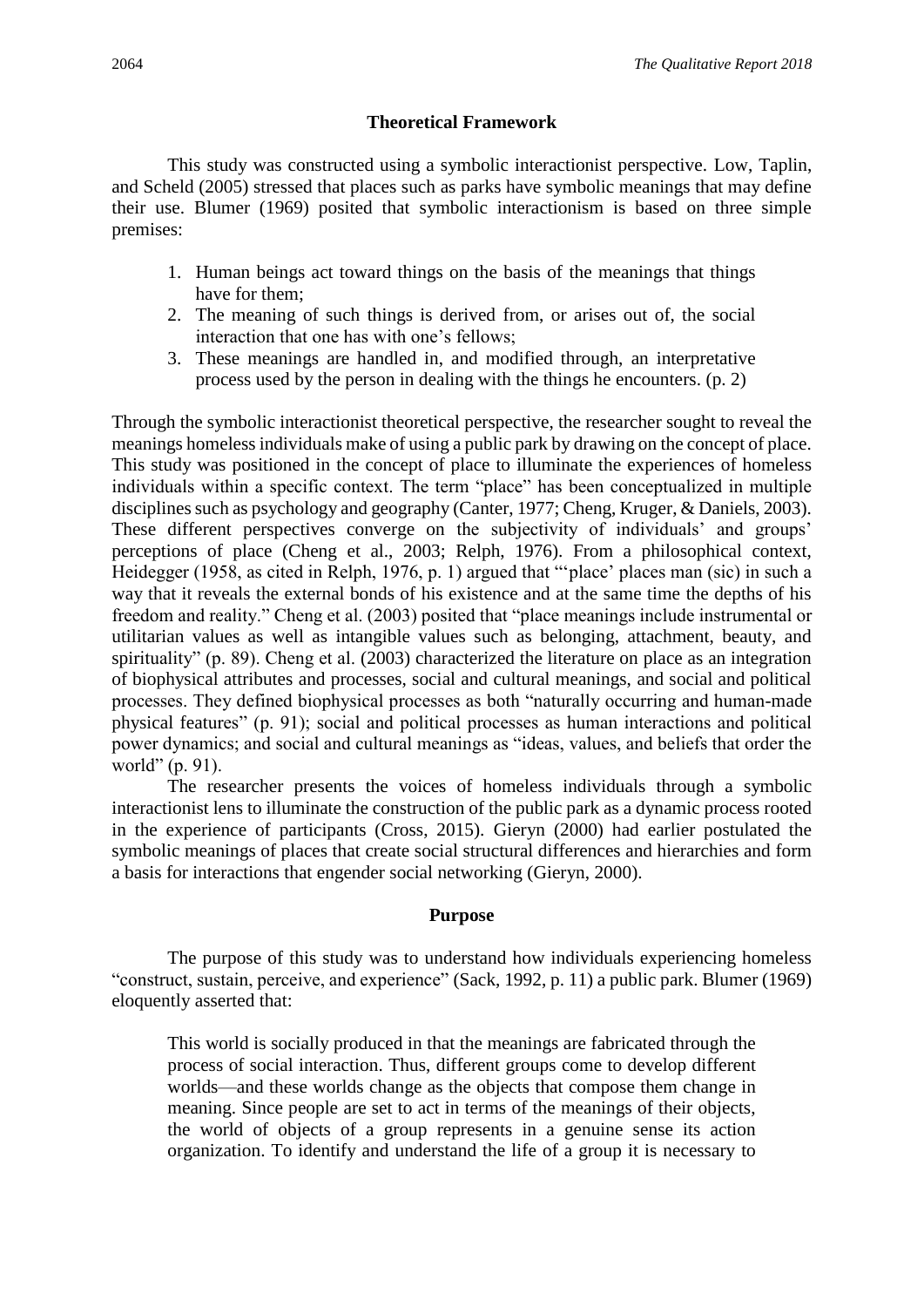identify its world of objects; this identification has to be in terms of the meanings objects have for the members of the group. (p. 540)

Based on Blumer's (1969) assertion, to understand why and how homeless individuals use public parks, it is important to elicit what public parks mean to them. Hewitt (2003) emphasized that the meaning of symbols is shared by users. By revealing the meanings homeless individuals attach to public parks, policy makers may be better informed about how to appropriately respond to the contention between homeless individuals and housed residents on the use of public parks.

### **Researcher's Context**

The researcher previously volunteered in a homeless shelter in the study area, assisting with check-ins and providing orientations for new shelter residents. The study was influenced by a pilot study that the researcher conducted which included 14 hours of participant observation during the Fall of 2014 while the researcher was taking a course in qualitative research. The preliminary findings informed the researcher's decision to further explore this phenomenon with a formal study.

#### **Methodology**

This study was situated in an interpretivist epistemology to elicit the subjectivity of the researcher and participants' interpretations based on context (Lincoln & Guba, 2013). Consistent with the interpretivist tradition, the study draws on a constructivist grounded theory methodology, which theorizes studied phenomena through the researcher's and participants' interpretations (Charmaz, 2014). According to Strauss and Corbin (1994), in grounded theory methodology, "Theory may be generated initially from the data . . . then these may be elaborated and modified as incoming data are meticulously played against them" (p. 273).

#### **Study Setting**

The notion of public space has received considerable attention in the literature. Public spaces may include parks and recreational areas owned by the public. However, increasingly, historical notions of public spaces have been challenged by the private-public or entirely private management of public spaces (Tonnelat, 2010).

The study site is a public park located near two homeless shelters and businesses in a Western city in the U.S.. The city has seen a gradual increase in the number of homeless individuals, partly due to the number of transient homeless individuals moving into the city. The park is owned by a private company but has been leased to the city for more than two decades. The study site is conceptualized according to what Carmona, Heath, Oc, and Tiesdell (2003) referred to as external public space. External public spaces include parks or lands that lie between private properties and are accessible to all (Carmona et al., 2003).

Although the park is available and accessible to all, individuals experiencing homeless frequent the park more often than housed residents. Homeless individuals' use of the park, however, has generated conflicts within the community. While a section of housed residents is in support of the rights of homeless individuals to use the park, others, supported by city authorities, have vehemently opposed the presence of homeless individuals in the park. There have been reports of littering, harassment, and other nuisances in and around the park. Due to the perceived issues associated with the park, the city authorities intended to decommission the park and redevelop it as a parking lot. Redevelopment of public parks has been used as a means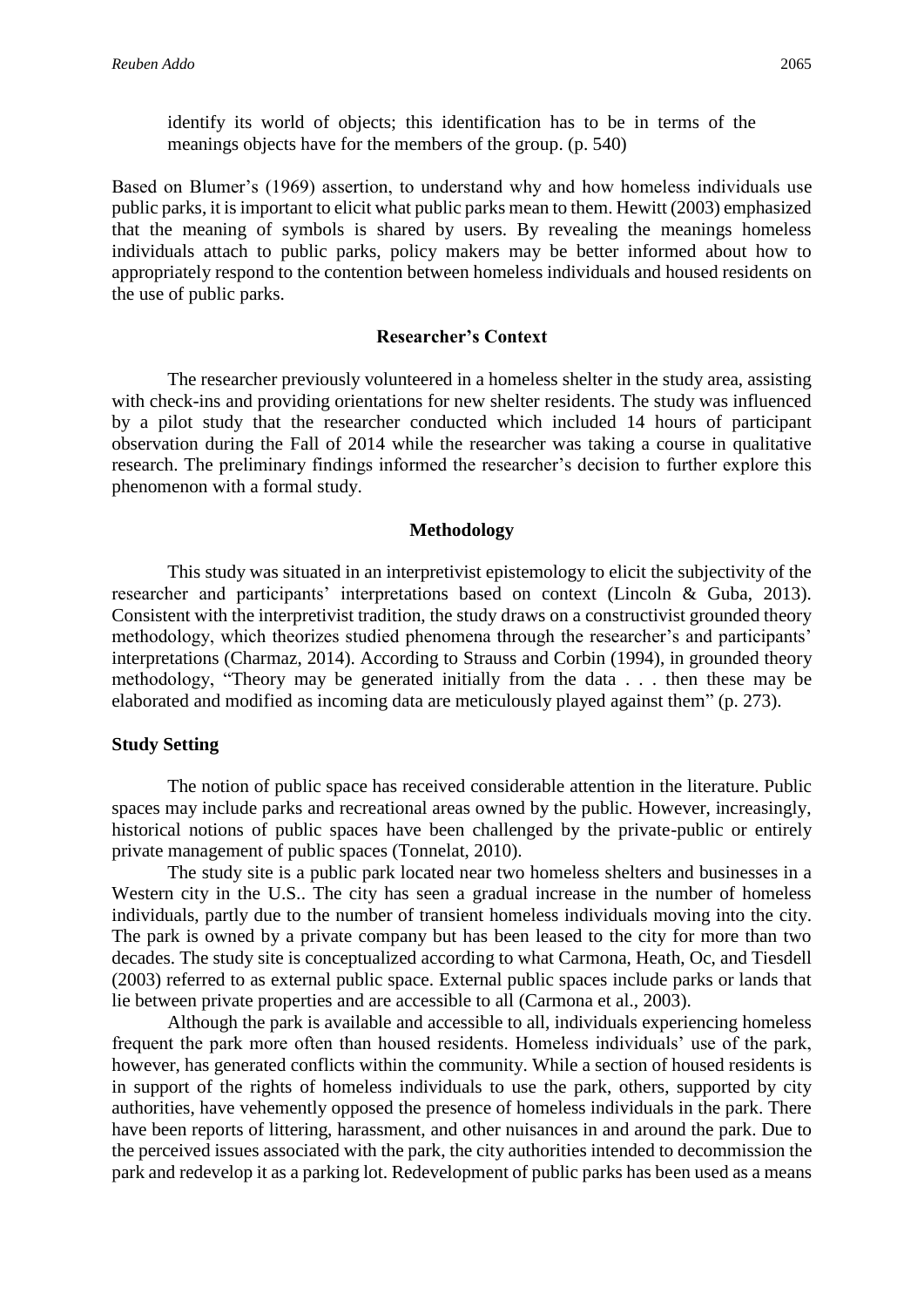to exclude those experiencing homelessness, demonstrated by redevelopments of Horton Plaza Park in San Diego, California (Mitchell & Staeheli, 2006). This contested issue provides a context to explore the meanings homeless individuals ascribe to the public park.

## **Participants**

There were 10 participants involved in this study. All participants in this study selfidentified as homeless and were residents of homeless shelters close to park. Participants' eligibility for the study was guided by the U.S. Department of Housing and Urban Development's (HUD) definition of homelessness. HUD's (2013) definition of homelessness included: "An individual or family who lacks a fixed, regular, and adequate nighttime residence, meaning: An individual or family living in a supervised publicly or privatelyoperated shelter designated to provide temporary living arrangements (including congregate shelters, transitional housing . . .)" (p. 3). Participants' period of homelessness ranged between 6 months to 20 years. All participants visited the park regularly, at least three times per week within the last six months. Participants included three females and seven males. Six of the participants identified as White, three as Black, and one person as Native American.

## **Ethical Considerations**

This study was approved by the researcher's university's Institutional Review Board. Prior to interviewing each participant, the researcher verbally read an informed consent script to participants. The informed consent sought to ensure that participants comprehended the nature of the study and potential risk (Rubin & Rubin, 2012). Participants were informed that interviews would be audio recorded; participants were assured that the researcher would maintain confidentiality of participants' identities. Pseudonyms were assigned to transcripts to protect participants' identities. During interviews, the researcher had a list of community resources to provide referrals in case participants appeared distressed. Participants were offered a \$5 Wal-Mart gift card to show appreciation for their participation prior to interviewing; participants were informed of their rights to discontinue the interview at any time.

## **Data Collection**

Data collection began using snowball sampling, a method of sampling whereby a participant is asked to recommend others (Babbie, 1983). The researcher identified and interviewed a gatekeeper among the homeless community; the gatekeeper then led the researcher to other homeless individuals. Data collection and analysis occurred simultaneously. After initial data analysis, which identified initial codes, the researcher continued data collection using theoretical sampling. Charmaz (2014) stated that "theoretical sampling helps you fill out the properties of a category so that you can create an analytic definition and explication of it" (p. 205).

The researcher conducted 10 semi-structured, in-depth interviews with individuals experiencing homelessness. Dawson and Akhurst (2015) contended that semi-structured interviews help to capture rich and reflective data of participants' experiences. To guard against the researcher's preconceptions, interviews consisted of open-ended questions (Rubin & Rubin, 2012). Participants were asked to describe how they use and experience the park. Interview location were at participants' discretion. Interviews were audio recorded with consent from participants.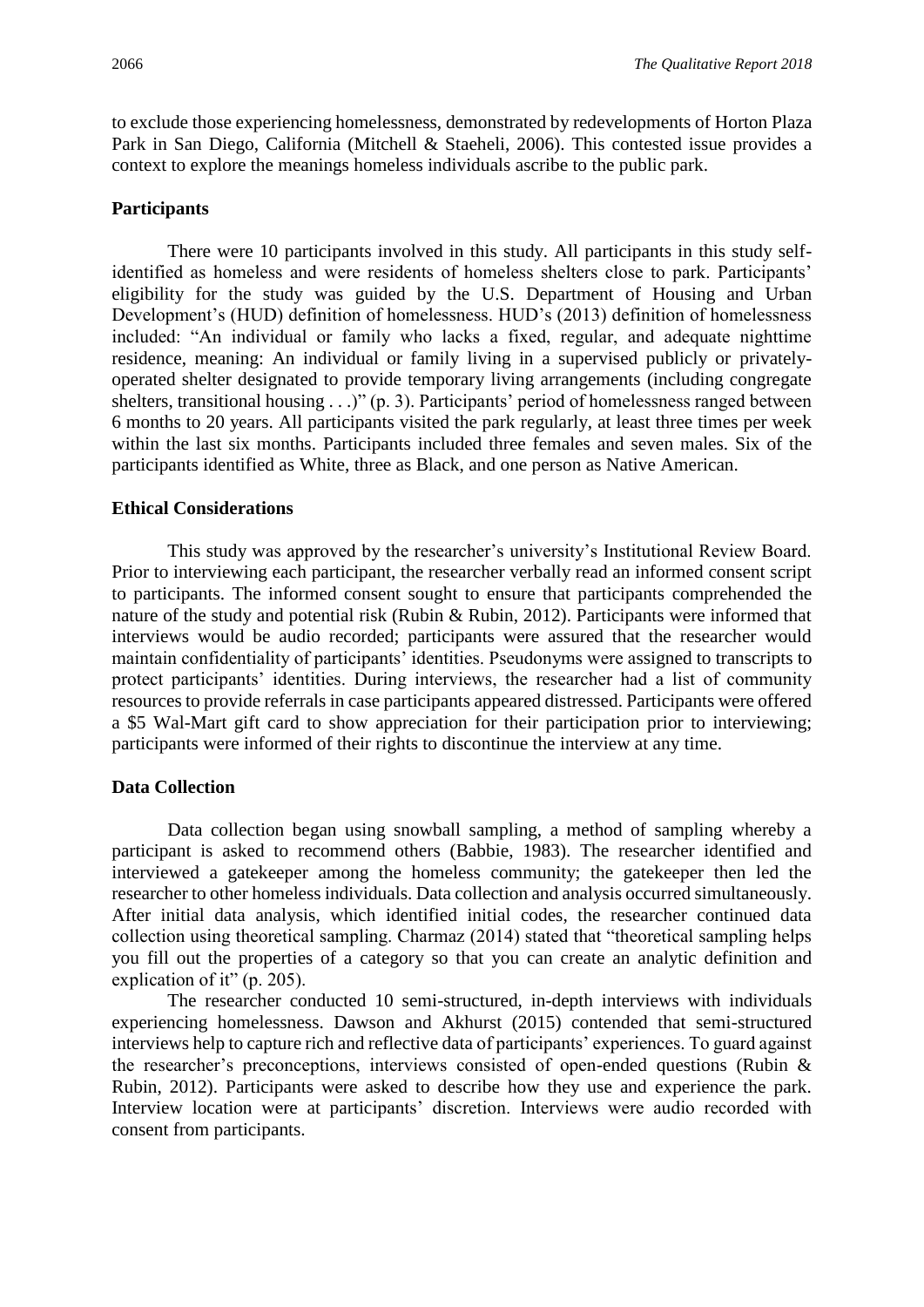## **Data Analysis**

During the data analysis process, the researcher was cognizant of his positionality and how it influenced data interpretation. The researcher continually engaged in reflexivity to check preconceived assumptions about participants. The researcher acknowledges his subjectivity in interpreting the studied phenomena. Due to the researcher's involvement in the community, some of the participants felt comfortable sharing their experiences with the researcher.

Data analysis was guided by Charmaz's (2014) approach to grounded theory coding and Braun and Clark's (2006) approach to thematic analysis. Data analysis began after completing the first two interviews and then continued throughout the data collection phase. Coding was guided by the research question: How do participants describe and experience the use of the park? After transcribing the interviews, the researcher made marginal notes on the transcripts and wrote memos. Initial codes were generated using in vivo codes, which preserve a participant's perspective through an inductive process (Charmaz, 2014). Initial codes highlighted participants' descriptions and interpretations of their daily activities in the park and included "home," "family," "hanging out," "I felt I was welcome," and others. The initial coding was followed by categorizing codes and then searching for themes through a constant comparative process. Three major themes were discovered: constructing the park as a homeless safety hub, constructing the park as a homeless network hub, and constructing the park as a homeless resource hub. Table 1 shows the coding process using excerpts from three participants' transcripts.

Table 1 *Coding Process*

| Participant                    | <b>Transcript</b>                                                                                                                                                                                                                                                                                                                                  | <b>Initial Codes</b>                         | Categorical<br>Codes  | <b>Thematic</b><br>Codes                                 |
|--------------------------------|----------------------------------------------------------------------------------------------------------------------------------------------------------------------------------------------------------------------------------------------------------------------------------------------------------------------------------------------------|----------------------------------------------|-----------------------|----------------------------------------------------------|
| African-<br>American<br>female | There's always those people that are<br>there that are chill, not full of drama.<br>They're respectful and happy people.<br>Those people that are actually there<br>for you, and they've been there with<br>what you're going through, and<br>they're not trying to make it harder,<br>because, they're going through the<br>same thing. You know? | People that<br>are actually<br>there for you | Comfort               | Constructing<br>the park as a<br>homeless safety<br>hub  |
| White male                     | When I go to the park, I've had a lot<br>of different experiences, such as that.<br>I've had good experiences too. One<br>of my friends, [Tay] I met him there.<br>I've known him since 2012 and me<br>and him became very good friends                                                                                                            | Met him there                                | Meeting new<br>people | Constructing<br>the park as a<br>homeless<br>network hub |
| Native<br>American<br>female   | Well, a few of the times that I was<br>there, I don't know the name of the<br>organization or anything because like<br>I said, I only go there when my sons<br>are there. Or otherwise, I just go on<br>by but there will be like people from<br>here they would like take them<br>like pizza or they would take them<br>like clothes              | Clothes                                      | <b>Resources</b>      | Constructing<br>the park as a<br>resource hub            |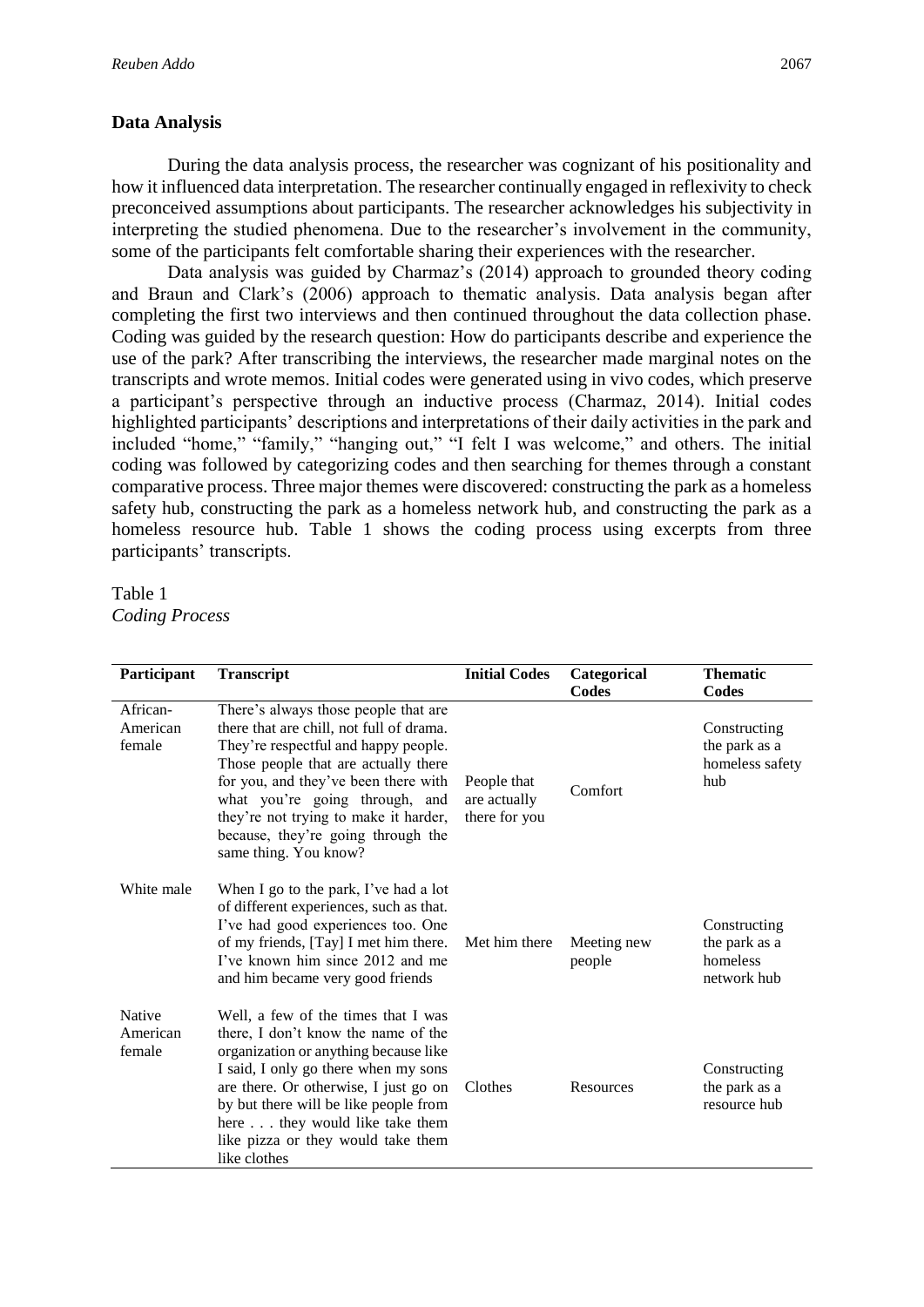## **Findings**

Study findings suggest participants constructed the park as a homeless safety hub, a homeless resource hub, and a homeless network hub. These three constructions occur simultaneously and are created through an integrated process, similar to previous research on meanings of place (Cross, 2015). Through their interactions with their peers and housed residents, participants subjectively construct meanings of the park on the premise of their shared meanings. Participants' constructions are elaborated below.

## **Constructing the Park as a Homeless Safety Hub**

All participants constructed the park as a homeless safety hub—describing the park as a safe place where they are treated equally by their peers, irrespective of their presenting challenges such as mental health or substance abuse. Maslow's (1954) conception of safety, which includes security, protection, and freedom from fear, summarizes this theme. It is important to point out that this sense of safety in the park stems from a general feeling of a lack of safety in the larger community; some of the participants reported some community residents were unwelcoming toward them in other public areas in the community. The experiences of two participants, Joana and Bill, illustrate this perception. Joana is a Native American mother who only visits the park when her sons are there. She describes residents' attitudes toward her and her sons in the city's downtown:

We're Native American with a brown skin. They don't see us very much downtown. But when we're downtown, everybody is just like looking at us all crazy and I was like . . . my sons take it, I said to them, no, don't stoop to their category. Just keep on walking and just saying, "Good morning," or "Have a nice day."

Joana describes how she and her sons are perceived when they are in the downtown area of the city. She perceives residents' attitudes toward her as unwelcoming due to having "brown skin" in a predominantly White city.

Bill, a young adult White male who has been visiting the park since 2012, narrated his perception of residents' attitudes when he encounters them in other public spaces:

Every day I walk down the street and I get, "Oh let's walk to the other side, walk to the other side of the street, get away from him." I'm one of the nicest people, most calm, most happy people, just trying to make a difference in the world. You would never know that because you look at my dirty jacket and it's "Oh, jacket."

Bill's narration further alludes to how homeless individuals in this study are perceived in other areas of the city. In contrast with Joana's experiences, which are influenced by the color of her skin, Bill believes community residents avoid contact with him because of his jacket, which suggests his homelessness. Some participants shared similar perceptions about the attitudes of residents and businesses in the community. The perceived attitudes of local residents lead them to the park, where they do not experience stigma as they do in other public spaces in the community. Joana's construction of the park as a homeless safety hub is illustrated below:

Everybody is like family oriented there. They see each other and say, "Oh, hi." Everybody gives each other a hug. That's because there's love between each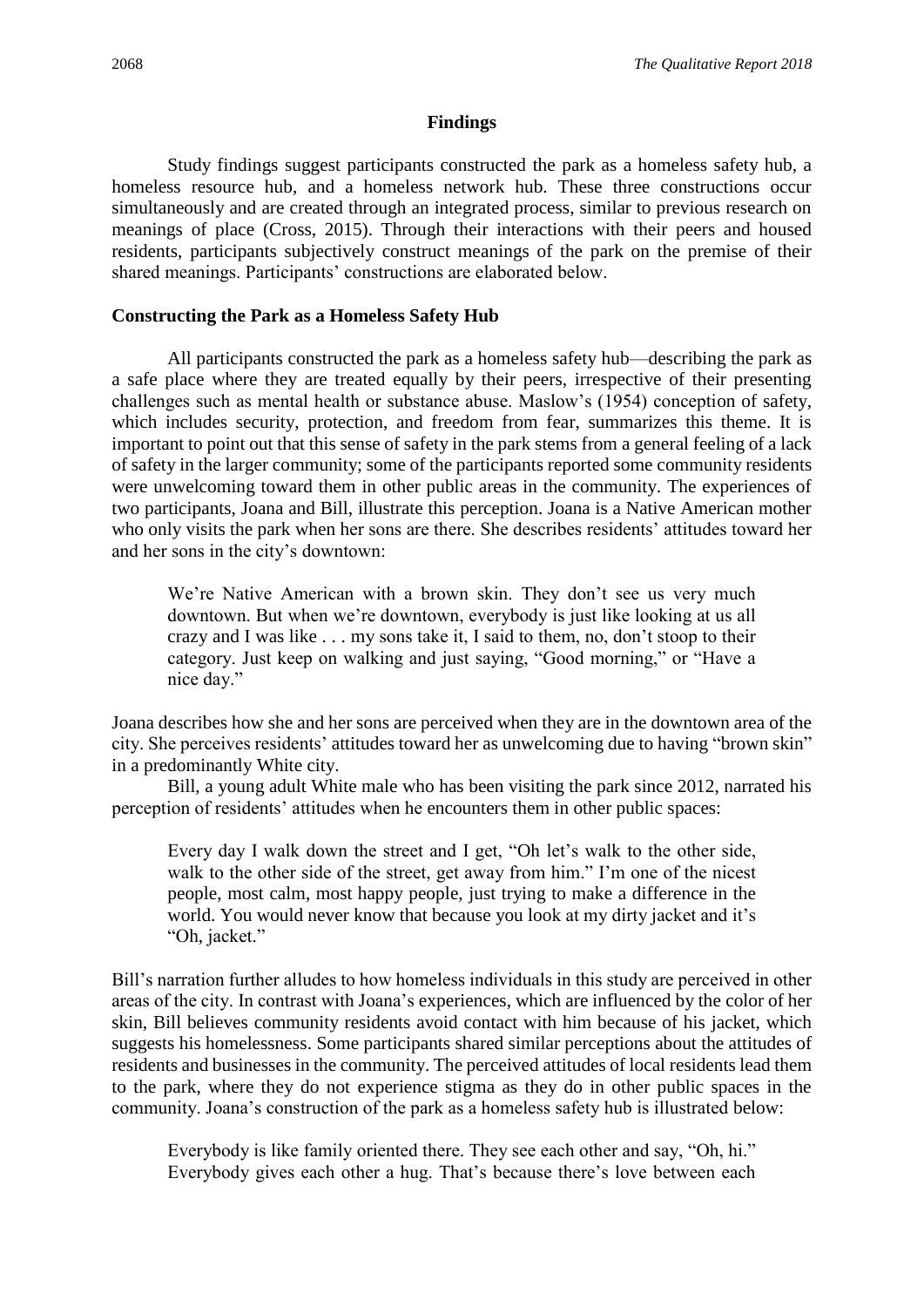other. Everybody just sits there and talks, talks about their day or something that happened in their lives before, and how they got to where they're at. Everybody gives each other encouraging words.

Like I said, nobody's above anybody or nobody is lower than anybody. It's all equal. What do I see when I see the park? I see a family-oriented place where everybody is a loving, caring group of people and the city needs to do not have that stigma about the homeless people. They all have hearts and they're caring people and they're not like how they say like they have this perception that's like where there's drugs involved.

There are some people that are drunk there because they have nowhere to go. They can't go to the Mission. They can't eat, so they have to sit there and sober up. That's their safe zone. How I see it is it's a place where there's a lot of caring people. There's good-hearted people. There are loving people, and everybody treats each other equally, like I stated earlier. Nobody is above one another. Nobody is lower than the other. It's all equal, equality.

Bill stated the following about construction of the park as a homeless safety hub:

When I walk into that park and a group of 10 people all scream, "Hey, how you doing? Come sit with us." You can't help but be like, I'm wanted, I'm loved, I have people who are happy to see me. There they don't care if you're clean, you're dirty, you smell, you're broke, you're busted, you're an alcoholic; as long as you're happy and bringing good energy, you're home and we love you. You don't get that anywhere else.

Joana and Bill's narrations indicate similarities and differences in how they construct the park as a homeless safety hub. Joana imputes a sense of family and describes other homeless persons in the park as caring and loving, treating each other equally regardless of their personal issues. Joana's narration describes the park as a "safe zone" for those who are drunk and have nowhere else to go. Apart from the park, there is nowhere else where they can go to sober up and not be cited for public intoxication. Through her motherly view, she describes the park as a hospitable place for the homeless, projecting herself on to other homeless individuals who regularly use the park. Bill, on other hand, experiences a sense of belonging when he visits the park. He illustrates his feelings of being wanted and loved by his colleagues. In contrast to how Bill feels when he is in the park, he feels unwanted in the community. Bill's experiences in the park affirm Marin's (1995) earlier observations that homeless men in public invoke a sense of danger and fear in people and are "avoided and suppressed rather than helped" (p. 168).

Although all participants constructed the park as a homeless safety hub, some provided contradictory interpretations of the park. On one hand, some participants described the park as a homeless safety hub, and on the other hand, they described some activities in the park as unhealthy. Lisa, a young African-American woman in her early 20s, eloquently explains this point: "They're respectful and happy people. Those people that are actually there for you, and they've been there with what you're going through, and they're not trying to make it harder, because, they're going through the same thing." Although she lamented, "Unnecessary drama, over stupid stuff. It's always something new, or there's always a fight. I just stay away from it now. It's annoying." Lisa's narration shows there were some behaviors in the park that made other homeless individuals uncomfortable.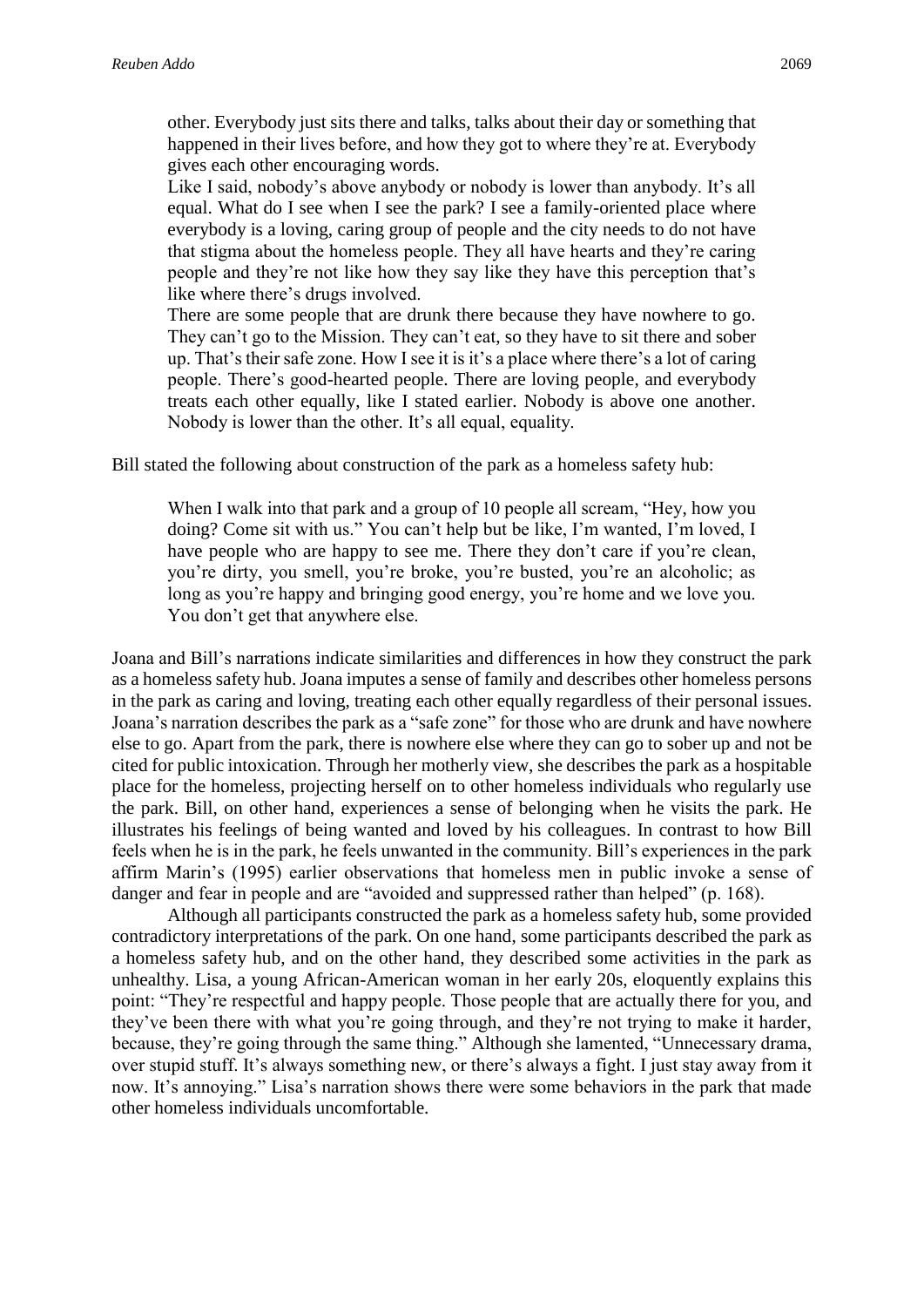#### **Constructing the Park as a Homeless Resource Hub**

Constructing the park as a homeless resource hub was identified across all participants' interviews—a place where they can get immediate assistance such as food, work, information about community resources, and other pertinent information vital to their survival on the streets. This theme is similar to Maslow's (1954) conception of physiological needs. Participants seem to describe the park as a place to where they go to meet their physiological needs. Excerpts from two participants, Jeff and Diego, illustrate this theme. Jeff is a White male in his late 20s who was a regular in the park in 2010 but visits less often than he used to because he found a job in a local restaurant.

I was going down there because I wanted to share that stuff with people and give them information if possible or there's people sharing information about food stamps. "Oh, you need food stamps? You can go here and do that." We do that in more places than just there, but that's where I first started seeing people doing that and learned about it and started sharing my knowledge of things at the park. Some of it the shelters don't provide and some of its information on the shelters. Which ones are better to stay at, how their programs work and stuff like that, from an inside point of view, from someone that's been in the programs and the stuff that they want and stayed at the places. So you get a different view and insight. Some of the information like food stamps and bus passes and stuff like that, yeah, you'll get at shelters and you can get from people that are at the park. I personally think it's faster and easier if you just ask somebody that's been there and done it and knows where it's at to really help you because they can explain it to you from the same point of view that you need to understand it and be able to get it done.

Diego, a Black male in his late 30s, began visiting the park in the Summer of 2014.

I must also mention that sometimes, that park also serves as a place where people who need fast human resource to complete a job is picked up. You might find a painter who would stop by and say, "Hey, how many people want to work? I have some jobs that I want to give you to do today." If you are lucky, you might find something like that, whereby you can earn some money for that. It's like a spot where people who need emergency workers stop by and ask if anyone is interested in making a few bucks.

Jeff and Diego's narrations illustrate different categories of constructing the park as a homeless resource hub. Jeff discusses how he learned about community resources from his peers and also continued a reciprocal process of sharing his knowledge with his peers in the park. Jeff reveals that information about resources they gain from their peers is more comprehensive than information from formal organizations. Diego on the other hand, describes the park as a place where homeless individuals can find temporary employment. The park is used as a job recruitment site for housed residents who need temporary workers, indicating that some positive interactions may occur in the park with housed residents. These interactions are contrary to the general perception of some housed residents that visitors to the park only engage in illegal activities.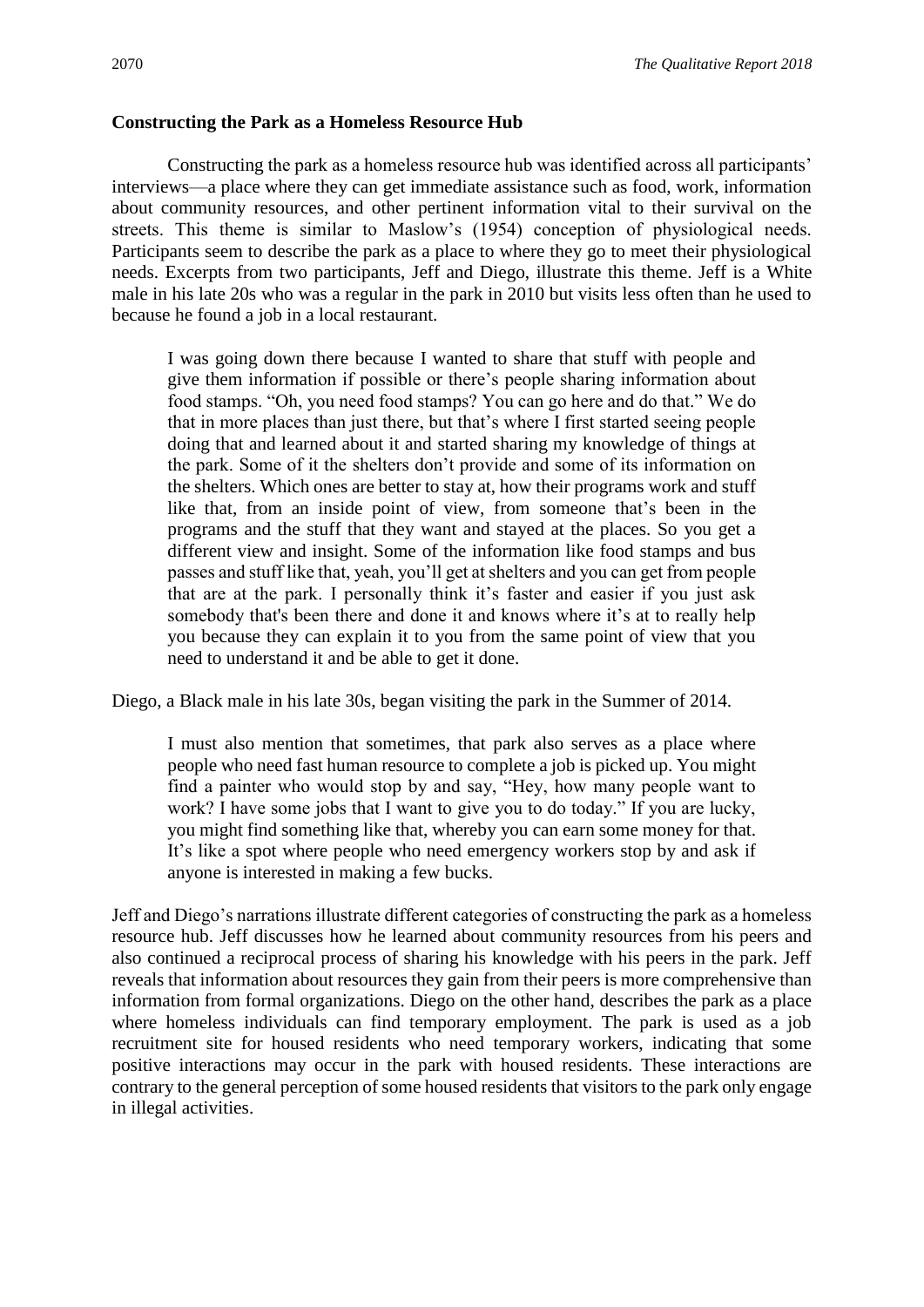## **Constructing the Park as a Homeless Network Hub**

Some participants constructed the park as a homeless network hub—a place where they go to socialize with their friends and associates. This theme describes the feeling of belongingness (Maslow, 1954). Previous research in other jurisdictions reported those experiencing homelessness perceived public park as a place of socialization (Meert et al., 2006). One participant described several activities that they perform in the park, such as storytelling, wrestling, and hacky sack with other homeless individuals. Steve, a White male in his late 20s who has been a regular in the park for a decade, describes his experiences in the park.

Okay, well, Hobo Park means many significant things to people because that is where we go to hang out, and there's a lot of memories tied with the park. Everybody knows each other out there. We depend on each other, and it all stems from that park. If we didn't have each other, I wouldn't know where I would be at this point. I wouldn't even know where I would be tonight. For all I know, I could be dead, if it weren't for them. Mm-hmm . . . yeah, it's like the park is a collection. Okay, let me rephrase this. It's like when you go to the park, you go over there and you find people and you sit in their circle, and immediately, you feel a connection with them because you realize that this park is also significant to them, and it brings a new consciousness, a new singularity or whatever you want to call it.

Steve's perspective on constructing the park as a homeless network hub portrays his dependency on the park to network with other homeless individuals. Here, Steve perceives the park as an embodiment of his existence, because it is where he developed relationships that are essential to his survival. Although Steve' narration encompasses a strong social interaction among the homeless community in the park, other participants did not share his perspective. Some of the participants felt there were intragroup differences among the homeless community in the park, which defined their socialization patterns in the park. Jim, a White male in his 60s who has been a regular visitor in the park for 20 years, sums up this category.

I just hang out with certain people. I don't like the kids because they're nothing but a bunch of riff raff always causing problems. The kids are always wanting to fight and argue. The older ones, they're just laid back. They just like to kick back and relax.

### **Discussion**

The study's findings suggest participants' use of the public park is motivated by the need to meet tangible and intangible values. However, the actions and meanings they construct of the park are premised on their interactions with housed residents outside the park and other individuals experiencing homelessness in the park. As noted earlier, Blumer (1969) posited that people act towards objects based on the meanings people construct of the objects. Similarly, participants created images of the park on the basis of the tangible and intangible benefits that that they received from visiting the park. Participants' construction of the park as a homeless safety hub appears predicated on their perception of housed resident's negative attitudes toward them in other public spaces in the city. Mitchell's (1992) study at the People's Park, Berkeley, California, similarly observed that the People's Park served as a refuge for the homeless and street people because of the exclusionary attitudes of housed residents.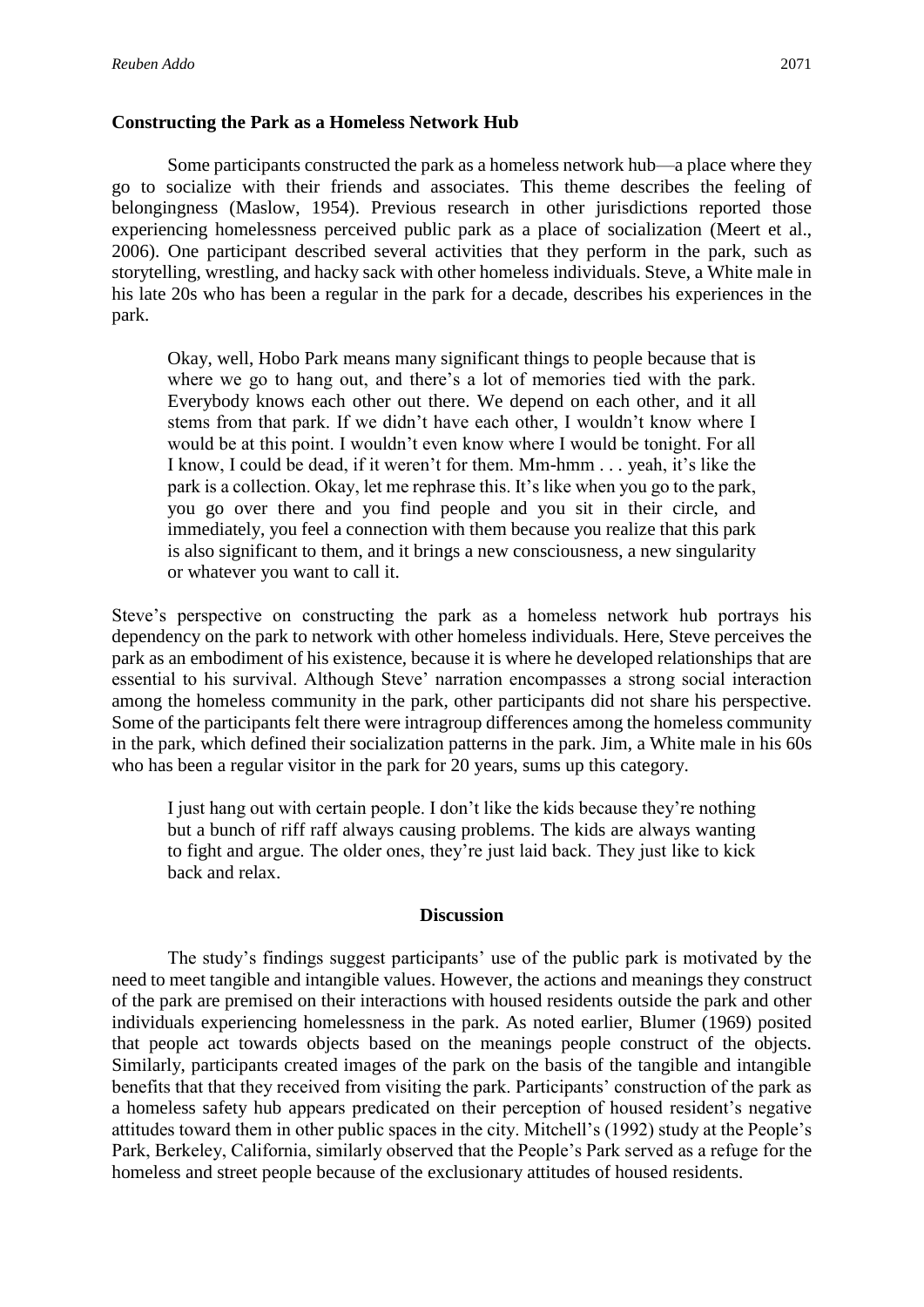The study further suggests participants' frequent patronage of the park seems to be motivated by the need to meet their physiological needs, including the need for food, clothing, and information on where to locate available resources in the community. Maslow (1954), rightly noted that, "The physiological needs, along with their partial goals, when chronically gratified, cease to exist as active determinants or organizers of behavior" (p. 84). Thus, this study suggests people experiencing homeless continually seek other sources of support beyond formal institutional settings. Another aspect of this is that although there were service providers located close to the park areas, participants seem to be circumventing formal institutions providing homeless services to meet their resource needs. Deward and Moe (2010) observed that bureaucracies within homeless services disempower individuals experiencing homelessness and reinforce a paternalistic view of homeless services. A previous study by Reitzes, Crimmins, Yarbrough, and Parker (2011) at Robert W. Woodruff Park in Atlanta, Georgia, found individuals experiencing homelessness may seek resources, including service agencies, at the park.

In addition, this study suggests that individuals experiencing homelessness frequent the park to feel a sense of belonging and acceptance. Research conducted in parts of Europe have shown individuals experiencing homelessness may use public parks to socialize (Meert et al., 2006). Deward and Moe (2010) alluded that homeless services should go beyond meeting the physical needs, such as food and shelter of homeless people, and address other needs such as acceptance, affirmation, and amity. This study suggests the need for homeless service providers to develop programs that would foster socialization among those experiencing homelessness and housed residents. Although homeless peer groups provide group solidarity and support, they may also undermine individual efforts toward leaving homelessness (Show & Anderson, 1993). Thus, building friendship ties with housed residents may be an important additional aspect of addressing homelessness.

The study sample was limited to a midsize Western city and may not represent the entire homeless population in public parks. However, the methodology employed in this study could be replicated in other locations to inform the literature. Guba and Lincoln (1982) have stressed the transferability of qualitative research studies. Also, the study was limited to a single research question, whereas multiple research questions might have elicited other aspects of participant's experiences in the park. Also, more prolonged engagement with participants may have revealed other aspects of participant's construction of the public park. However, this study adds to the body of literature on homeless individuals' lived experiences in public spaces and informs the literature for further exploratory studies in other contexts. This study implies that resolving the contention over the use of public spaces may involve addressing the social factors that lead homeless individuals to congregate in public parks. Thus, policy makers may engage with people experiencing homeless to find how be to address their concerns and not impose regulations to restrict or expel them from public parks. Future research could explore the interactions between people experiencing homelessness and housed residents.

#### **References**

Babbie, E. R. (1983). *The practice of social research* (3<sup>rd</sup> ed). Belmont, CA: Wadsworth.

- Blumer, H. (1969). Sociological implications of the thought of George Herbert Mead. *American Journal of Sociology, 71*(5), 535-544. doi: 10.1086/224171
- Braun, V., & Clarke, V. (2006). Using thematic analysis in psychology. *Qualitative Research in Psychology*, *3*(2), 77-101. doi: 10.1191/1478088706qp063oa
- Canter, D. V. (1977). *The psychology of place.* New York, NY: St. Martin's Press.
- Charmaz, K. (2014). *Constructing grounded theory: A practical guide through qualitative analysis.* London, England: SAGE.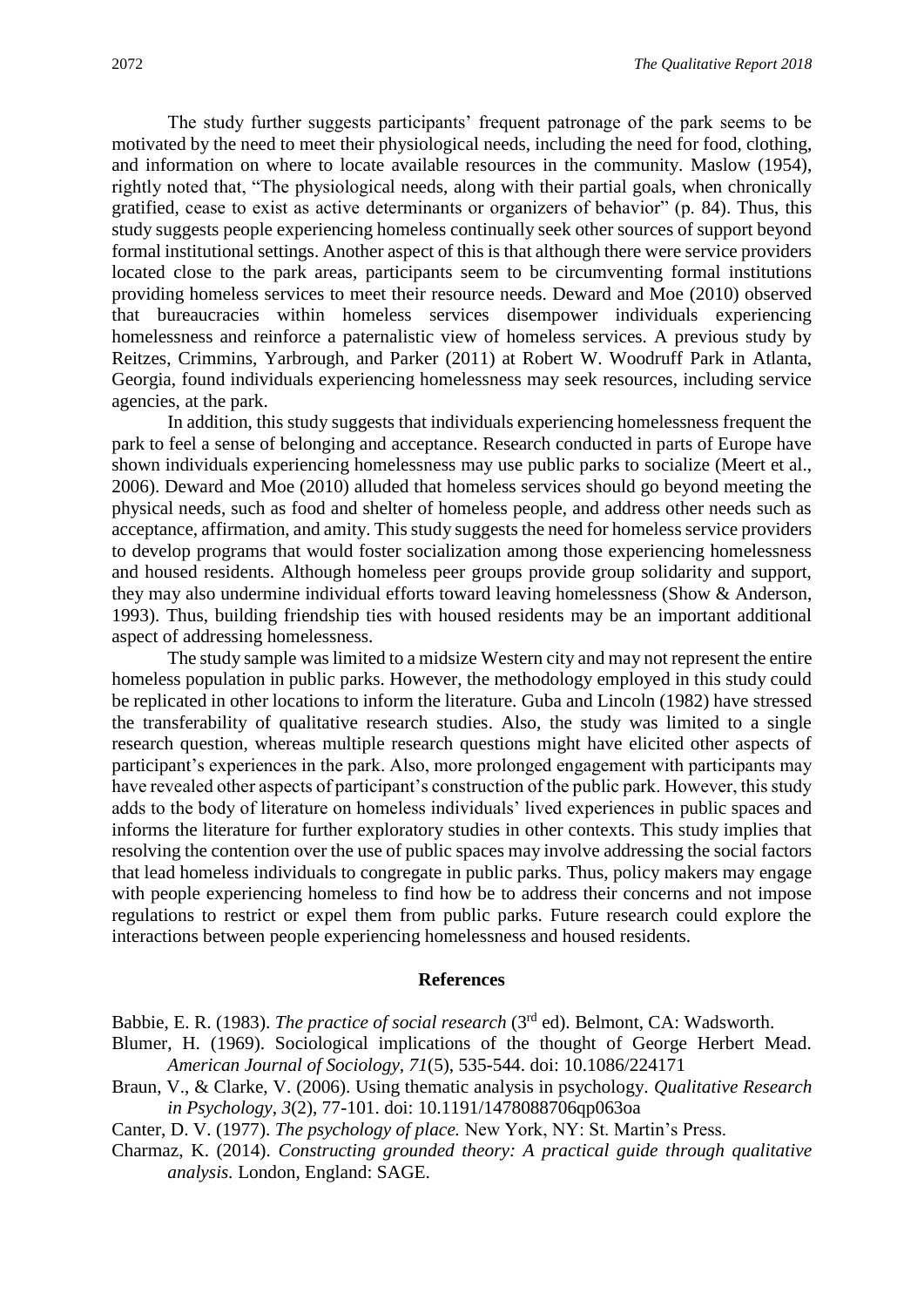- Cheng, A. S, Kruger, L. E., & Daniels, S. E. (2003). "Place" as an integrating concept in natural resource politics: Propositions for a social science research agenda. *Society & Natural Resources, 16*(2), 87-104.
- Cross, J. E. (2015). Processes of place attachment: An interactional framework. *Symbolic Interaction*, *38*(4), 493-520.
- Carmona, M., Heath, T., Oc, T., & Tiesdell, S. (2003). *Public places, urban spaces: The dimensions of urban design*. Burlington, MA: Architectural Press
- Dawson, D., & Akhurst, J. (2015). "I wouldn't dream of ending with a client in the way he did to me": An exploration of supervisees' experiences of an unplanned ending to the supervisory relationship. *Counselling & Psychotherapy Research*, *15*(1), 21-30. doi: 10.1002/capr.12003
- Doherty, J., Busch-Geertsema, V., Karpuskiene, V., Korhonen, J., O'Sullivan, E., Sahlin, I., . . . Wygnanska, J. (2002). Homelessness and exclusion: Regulating public space in European cities. *Surveillance & Society, 5*(3), 290-314.
- Deward, S. L., & Moe, A. M. (2010). "Like a prison!": Homeless women's narratives of surviving shelter. *Journal of Sociology & Social Welfare*, *37*(1), 115-135.
- Foderaro, L. W. (2014, November 15). Tensions over park behavior as homelessness rises in city. *New York Times*, pp. A17-A18.
- Gieryn, T. F. (2000). A space for place in sociology. *Annual Review of Sociology, 26*(1), 463- 496.
- Graham, S., & Marvin, S. (2001). *Splintering urbanism: Networked infrastructures, technological mobilities and the urban condition*. New York, NY: Routledge.
- Guba, E. G., & Lincoln, Y. S. (1982). Epistemological and methodological bases of naturalistic inquiry. *Educational Technology Research and Development, 30*(4), 233-252.
- Hewitt, J. P. (2003). Symbols, objects, and meanings. In L. T. Reynolds & N. J. Herman-Kinney (Eds.), *Handbook of symbolic interactionism* (pp. 307-325). Walnut Creek, CA: Altamira Press.
- Low, S., Taplin, D., & Scheld, S. (2005). *Rethinking urban parks: Public space and cultural diversity*. Austin, TX: University of Texas Press.
- Lincoln, Y. S., & Guba, E. G. (2013). *The constructivist credo*. Walnut Creek, CA: Left Coast Press.
- Marin, P. (1995). *Freedom & its discontents: Reflections on four decades of American moral experience.* South Royalton, VT: Steerforth Press.
- Maslow, A. H. (1954). *Personality and motivation*. New York, NY: Harper and Brothers.
- Meert, H., Stuyck, K., Cabrera, P., Dyb, E., Filipovic, M., Györi, P., . . . Maas, R. (2006). *The changing profiles of homeless people: Conflict, rooflessness and the use of public space*: Feantsea, Brussel. Retrieved from [http://www.feantsaresearch.org/download/2006\\_conflict\\_rooflessness\\_and\\_use\\_of\\_pu](http://www.feantsaresearch.org/download/2006_conflict_rooflessness_and_use_of_public_space8353053374602533184.pdf) [blic\\_space8353053374602533184.pdf](http://www.feantsaresearch.org/download/2006_conflict_rooflessness_and_use_of_public_space8353053374602533184.pdf)
- Mitchell, D. (1992) Iconography and locational conflict from the underside: Free speech, People's Park, and the politics of homelessness in Berkeley, California. *Political Geography, 11,* 152-169.
- Mitchell, D. (1997). The annihilation of space by law: The roots and implications of antihomeless laws in the United States. *Antipode*, *29*(3), 303-335.
- Mitchell, D. (2003). *The right to the city: Social justice and the fight for public space.* New York, NY: Guilford Press.
- Mitchell, D., & Staeheli, L. A. (2006). Clean and safe? Property redevelopment, public space, and homelessness in downtown San Diego. In S. Low & N. Smith (Eds.), *The politics of public space* (pp. 143-175). New York, NY: Routledge.
- Rubin, H. J., & Rubin, I. (2012). *Qualitative interviewing: The art of hearing data* (3rd ed.).